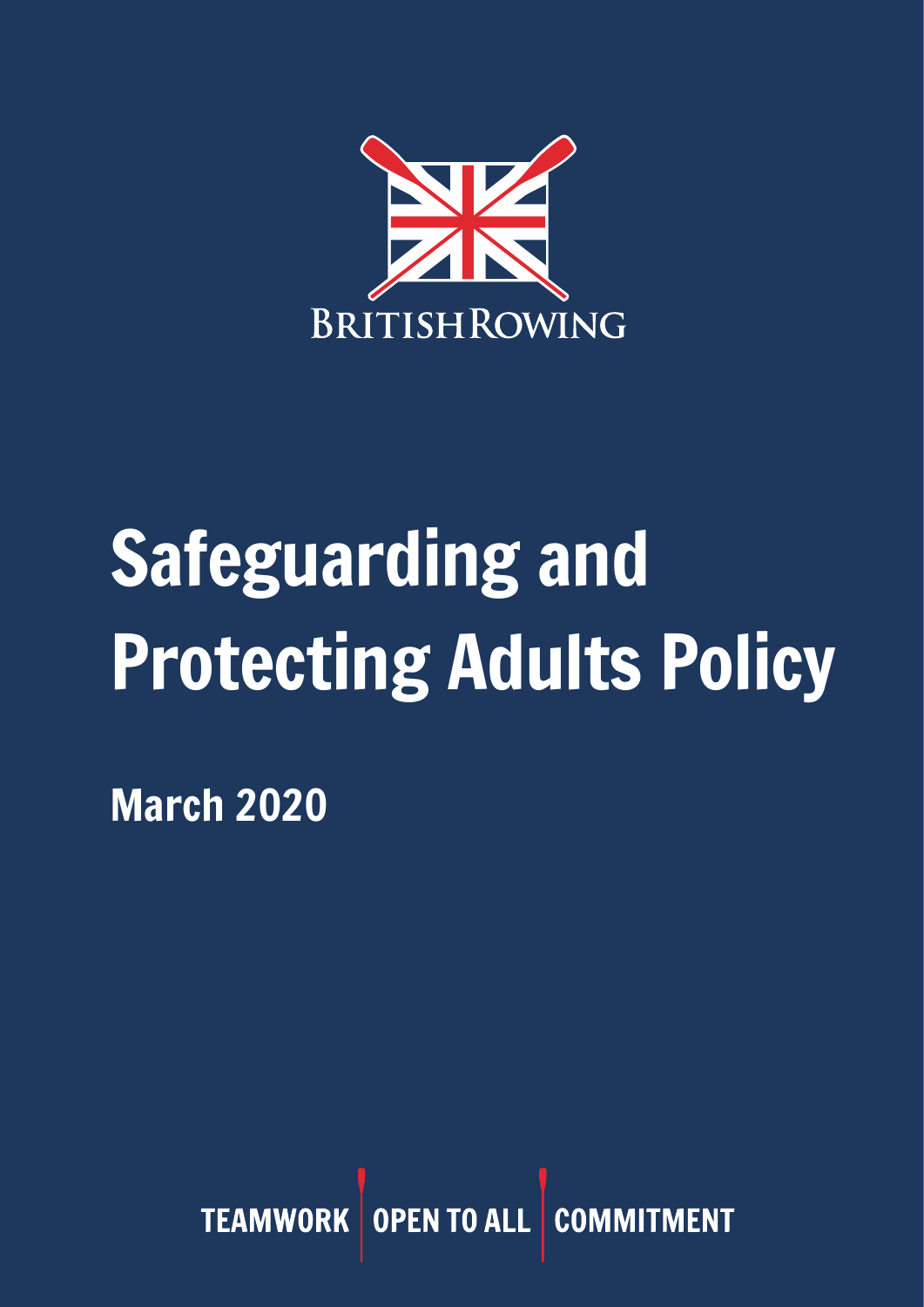

*This policy was reviewed in 2018 with some further amendments made in March 2020. A number of the Welfare Guidance documents are still under review. References to those will be added as soon as completed.*

# Policy Statement

British Rowing is committed to upholding safeguarding best practice and minimising the risk of adults being harmed; our safeguarding policies, procedures, training and support promote safe and inclusive environments in which all adults have a positive and enjoyable experience of our sport.

Safeguarding adults is about the safety and well-being of participants in rowing, providing additional measures for those least able to protect themselves from harm or abuse.

British Rowing prioritises the safeguarding and protection of all Adults at Risk who participate in, or come into contact with, rowing through our National Governing Body, our affiliated clubs, competitions and/or coaches.

British Rowing respects every adult's decision to choose whether to identify themselves as an Adult at Risk and/or whether they have additional care and support needs. We encourage adults who require support in order to participate in rowing to discuss their needs with their Club Welfare Officer or the British Rowing Safeguarding Team.

British Rowing recognises that the abuse of adults can take place anywhere, and that it is everyone's responsibility to recognise concerns and take appropriate steps, whether or not it is suspected that abuse may be occurring within a rowing environment. We acknowledge that abuse can take place face-to-face and online; that it can be historical or current; and that perpetrators can be children or adults, including those in Positions of Trust. We have policies, procedures, training and support that enable British Rowing to prevent, recognise, report and respond to complex safeguarding challenges.

# Definition of Adult at Risk



British Rowing identifies an Adult at Risk as defined within the Care Act (2014) as follows:

As the definition of an Adult at Risk could include any adult given their circumstances at a particular time, British Rowing will refer to 'safeguarding adults' for the purpose of this policy.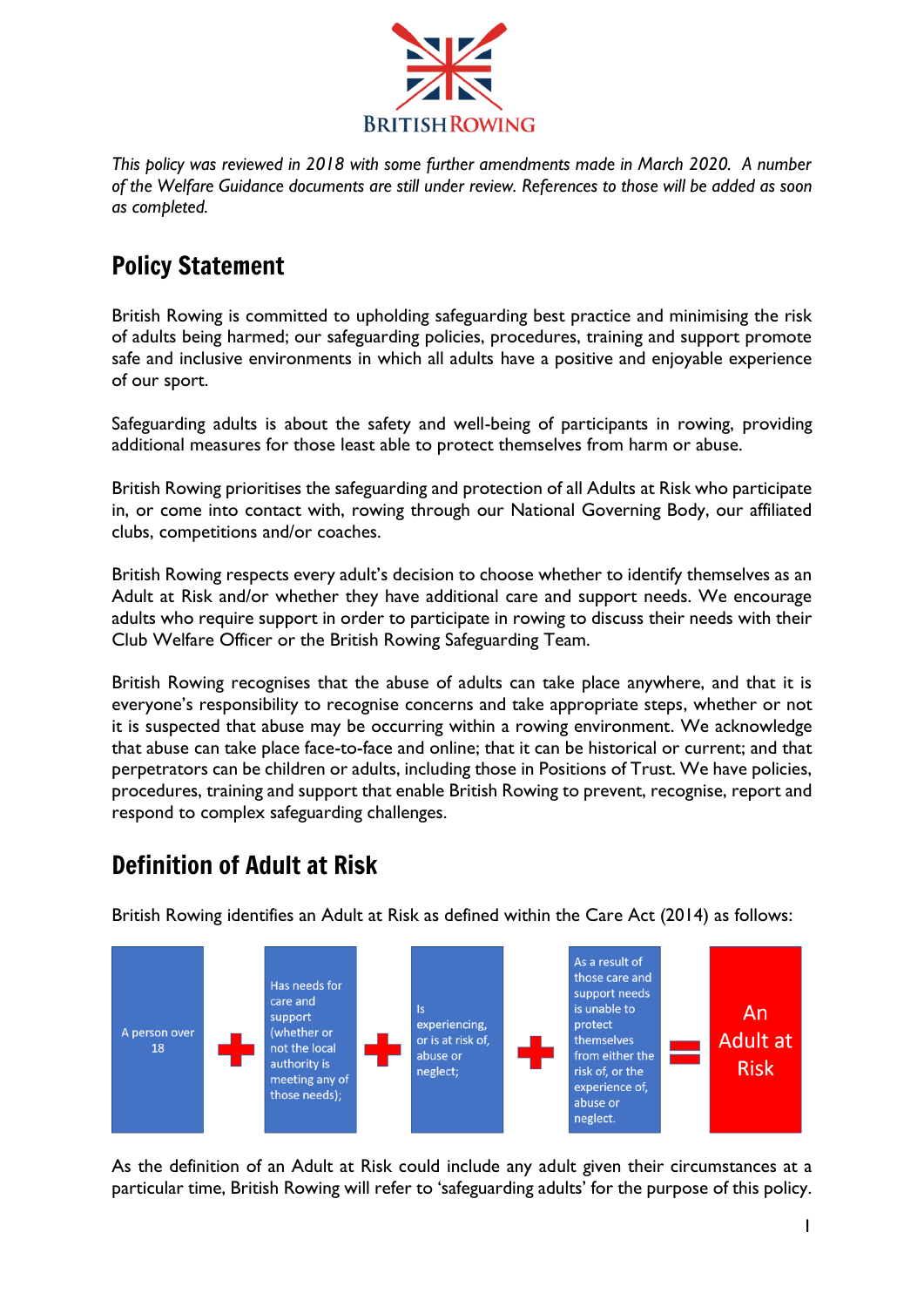

# Principles relating to Adults at Risk

British Rowing embodies the safeguarding Adults at Risk principles within the Care Act (2014) within this policy. These principles are:



Our procedure for responding to concerns and disclosures about adults is in line with UK legislation and guidance, namely:

#### **All UK**

- Human Rights Act 1998
- Equality Act 2010
- Data Protection Act 2018
- Public Interest Disclosure Act 1998
- Sexual Offences Act 2003

#### **England and Wales**

- Care Standards Act 2000
- Domestic Violence, Crime and Victims (Amendment) Act 2012
- Mental Capacity Act 2005 including the Deprivation of Liberty Safeguards
- Safeguarding Vulnerable Groups Act 2006
- The Protection of Freedoms Act 2012
- The Care Act 2014 (England only)
- Social Services and Wellbeing Act 2014 (Wales only)
- Making Safeguarding Personal Guide 2014

#### **Scotland**

- The Adult Support and Protection (Scotland) Act 2007
- Adults with Incapacity (Scotland) Act 2000
- Mental Health (Care and Treatment) (Scotland) Act 2003
- Public Bodies (Joint Working) Act 2014
- Protection of Vulnerable Groups (Scotland) Act 2007

#### **Northern Ireland**

- The Mental Health (Northern Ireland) Order 1986
- The Safeguarding Vulnerable Groups (Northern Ireland) Order 2007
- The Sexual Offences (Northern Ireland) Order 2008
- Adult Safeguarding: Prevention and Protection in Partnership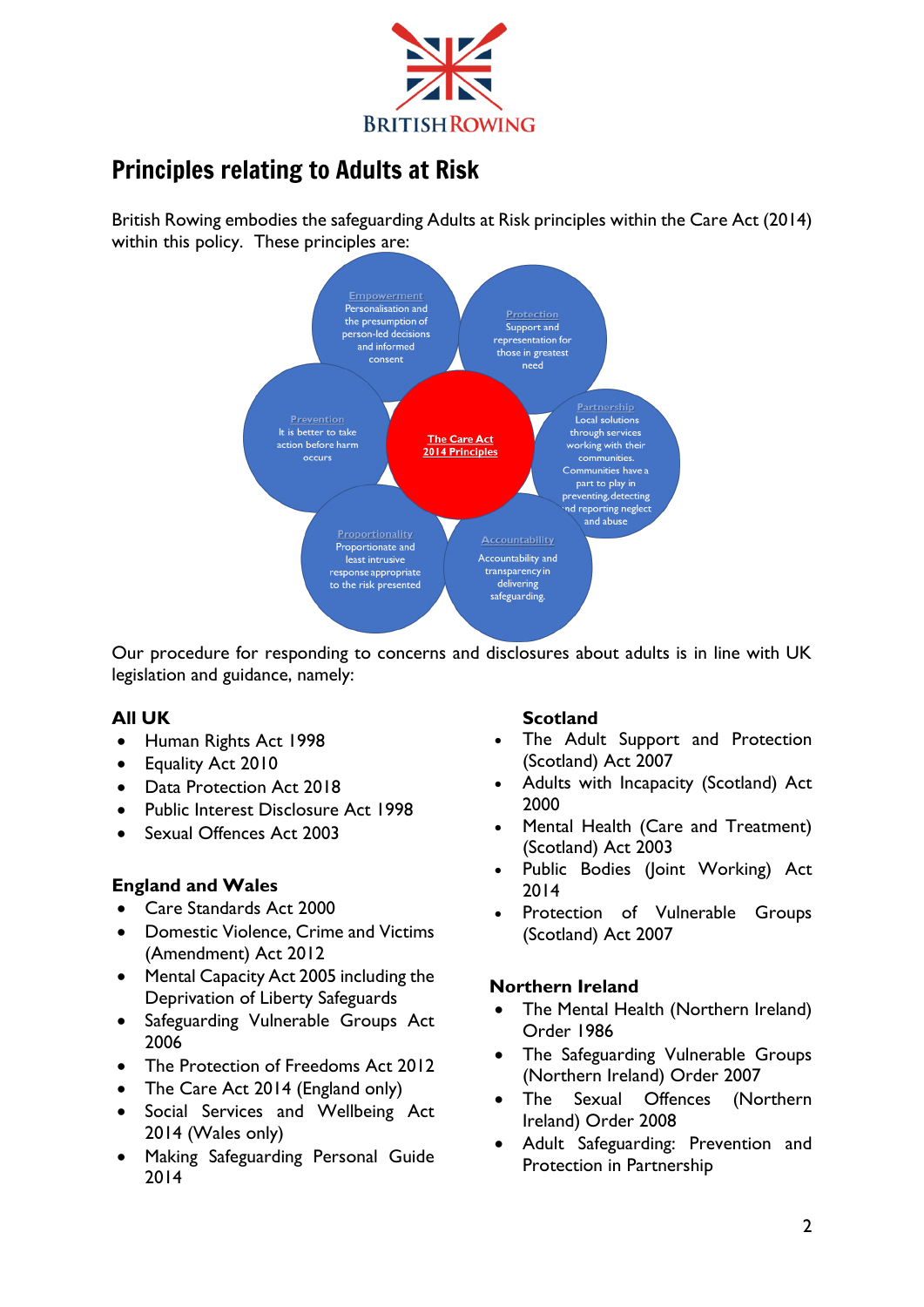

British Rowing recognises that reporting concerns and disclosures about the abuse of adults differs from the reporting of concerns about children (those under eighteen years old). We always support an adult to make informed choices about how to respond to abuse they are experiencing or have experienced, unless we have good reason to believe they do not have the mental capacity to do so, or someone else is at risk of harm. We recognise that some adults may choose not to take any action. However, if the alleged perpetrator is in a Position of Trust, British Rowing may decide to take action to prevent harm to others.

All concerns about an adult must be handled in line with our Concern Reporting Procedure (Appendix B). All incidents of poor practice will be taken extremely seriously and viewed as a breach of our safeguarding policies and procedures.

# Our commitment to safeguarding adults includes:

- Promoting and prioritising the safety and wellbeing of all adults who come into contact with rowing. We do this through the development, communication, implementation and upholding of clear, codes of conduct and up-to-date safeguarding policies and procedures. These are mandatory for everyone involved in British Rowing;
- Enabling everyone to understand their safeguarding roles and responsibilities and be provided with appropriate learning opportunities to recognise, identify and respond to safeguarding concerns and disclosures.
- A safely recruited, trained, resourced British Rowing Safeguarding Team who proactively promote the safeguarding and protection of Adults at Risk and take appropriate action when concerns and disclosures are made.
- Supporting clubs to be safe, inclusive and supportive environments by mandating that all clubs read, understand and uphold this policy and related policies, procedures and guidance. British Rowing recommends that all clubs have a Club Welfare Officer. The Club Welfare Officer should have:
	- o a criminal record check (if in a regulated activity)
	- o two positive references
	- o up-to-date safeguarding training / awareness (as appropriate)
- Having British Rowing safeguarding procedures in place and enabling clubs to have procedures that support the implementation of this policy, including:
	- $\circ$  Listening to adults providing opportunities for all adults to tell us what we are doing well, what risks there are to them and how we can help keep themselves and others safe;
	- o Inclusive communication, taking into consideration the needs of people with learning disabilities; hearing and visual impairments face-to-face, online and on social media;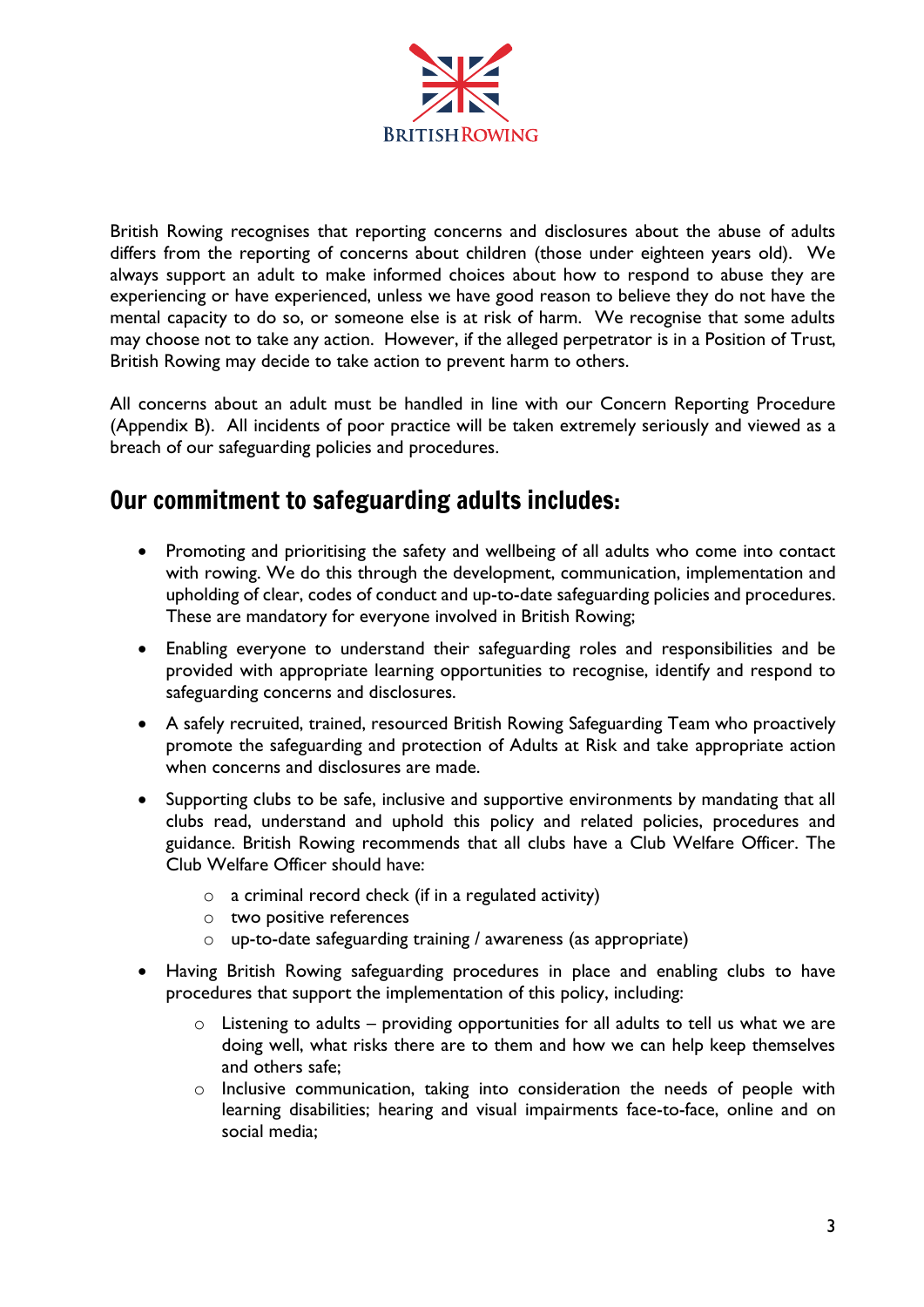

- o Safer recruitment, including criminal record checks (where relevant) and taking up references to minimise the likelihood of employing and deploying individuals who may pose a risk of harm to Adults at Risk*;*
- o Accurately recording and safely storing confidential information*;*
- $\circ$  Risk assessing and monitoring the implementation of British Rowing's safeguarding policies, procedures and guidance and enabling clubs to do so;
- o Promoting anti-bullying procedures and enabling clubs to do so;
- o Identifying and responding to poor practic*e.*
- Reviewing our safeguarding policies, processes and guidance whenever there are changes in safeguarding legislation or our own programmes or procedures that this policy does not cover.

Our safeguarding policies and procedures are mandatory for everyone involved in British Rowing governed activities, whether or not they are British Rowing members. Failure to comply with our safeguarding policies and procedures will be addressed without delay and may ultimately result in dismissal or exclusion from any or selected areas of the sport. All concerns and disclosures that indicate illegal action may take or have taken place will be reported to external authorities.

**This policy is intended to be used alongside the British Rowing Welfare Guidance documents which outline how to put this policy into practice.** 

# Types of Abuse

Below are some examples of abuse or neglect of adults. Note these are not exhaustive and a full list is at Appendix A. British Rowing recommends that relevant staff and volunteers attend safeguarding training to better understand categories and examples of abuse.

- Physical Abuse:
	- o hitting, slapping, pushing, kicking or restraint
	- o a coach disregarding the individual requirements of each person's needs when setting a training programme e.g. allowing those who are limited by a physical impairment to undertake long, continuous ergo training
- Sexual Abuse:
	- o either direct or indirect involvement in sexual activity or a relationship whereby consent has not occurred, there is a lack of capacity to give consent or that someone has been coerced into a relationship due to another person's Position of Trust
	- o a coach engaging in unnecessary and inappropriate physical contact
	- o a coach making suggestive comments to their participants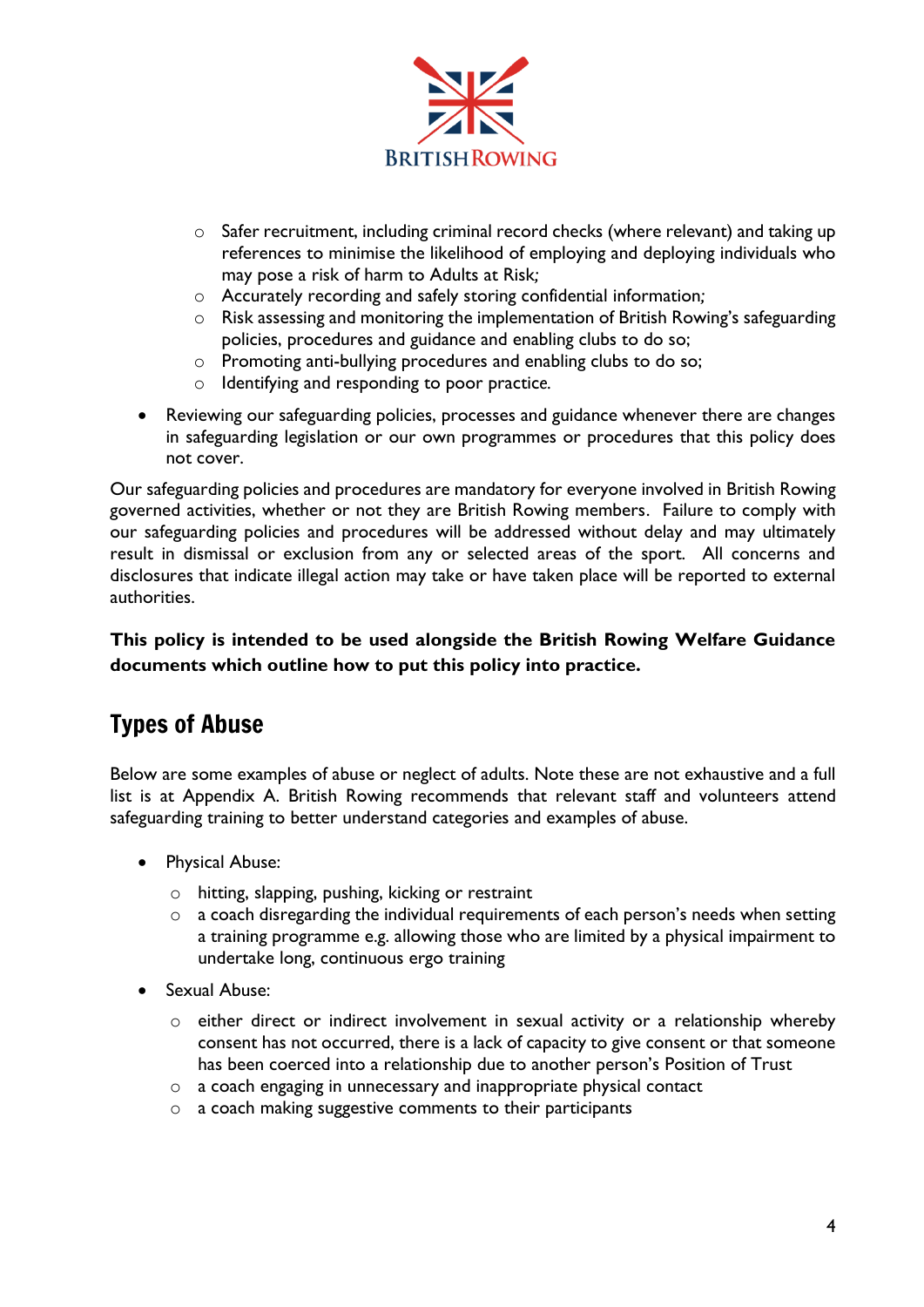

- Psychological/Mental/Emotional Abuse:
	- $\circ$  a carer/coach/other participant subjecting an adult to constant criticism, shouting, name-calling, sarcasm, bullying or discriminatory behaviours or prejudicial attitudes
	- o a carer or coach putting an adult under unrealistic pressure in order to perform to high expectations
- Financial or Material Abuse:
	- o blackmailing or coercing an adult by requiring financial or material payment in return for certain benefits such as inclusion in a crew
	- o charging adults more than the standard fee for participation in sports activities
- Neglect and acts of omission:
	- o a coach not keeping an adult safe by exposing them to undue cold, heat or the unnecessary risk of injury e.g. allowing rowers under their supervision to train or race inappropriately clothed for the prevailing conditions or without appropriate safety arrangements in place.
	- o a parent, guardian or carer consistently leaving an adult without adequate provisions e.g. food, water, clothing, sun block where they are unable to provide themselves with these provisions
	- o coaches not taking a rower's injury seriously and asking them to continue training or competing inappropriately
	- o situations where medication is given to ease the pain from injury so training or competing can continue, when rest would be more appropriate
- Discrimination:
	- o disabled groups/participants not being given 'water time' or appropriate coaching
	- o using sexist or otherwise discriminatory language towards others

## Dos and Don'ts for supporting adults

Everyone in British Rowing is expected to uphold these Do's and Don'ts at all times:

- Always prioritise the well-being of all adults;
- Be a positive role model and act with integrity. Comply with the British Rowing Code of Ethics & Behaviour and related Codes of Conduct. Help to create a safe, inclusive environment for everyone, free from poor practice, discrimination and/or bullying;
- Always obtain consent from all adults before taking or publishing any photos, videos or personal information about them. Where an adult has a carer, discuss whether the adult is able to give informed consent;
- Keep your personal and professional life separate, including on social media;
- Do not abuse, neglect, discriminate against or otherwise harm anyone or act in a way that may be interpreted as such;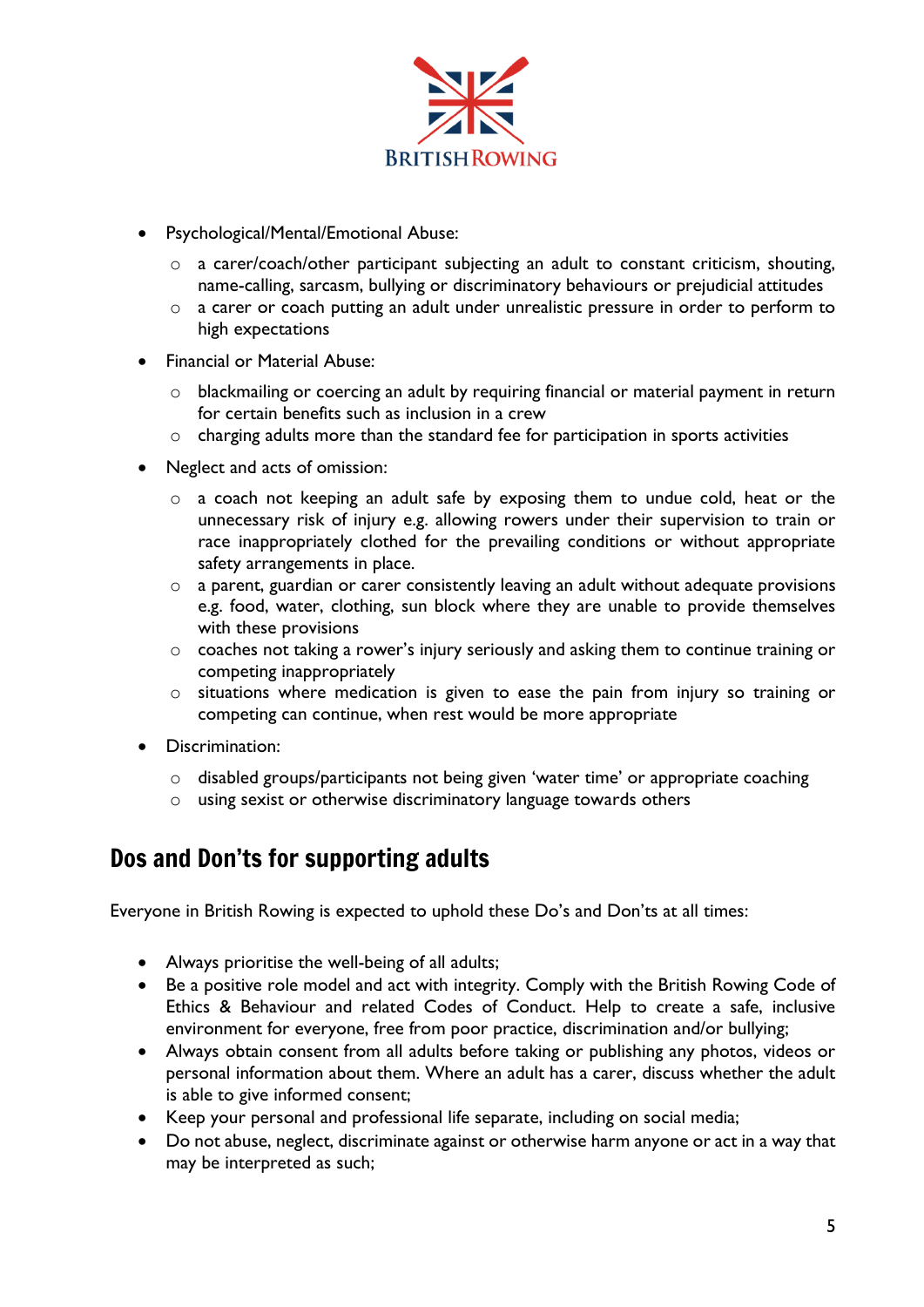

- If you have concerns about potential abuse or Poor Practice report your concerns to your Club Welfare Officer. If someone is in immediate danger, call the police (999);
- When in doubt, seek advice: contact your Welfare Officer or the British Rowing Safeguarding Team.

# Responsibility for the implementation of safeguarding and protecting adults

Safeguarding is everyone's responsibility, but there are some key roles and players in safeguarding Adults at Risk within rowing. These include:

- British Rowing's Board has overall accountability for British Rowing's safeguarding policies and procedures;
- The British Rowing executive, supported by the British Rowing Safeguarding team, has overall responsibility for updating the policy and its implementation, including supporting clubs and individuals to uphold these and other related policies and procedures. They do so by providing information, guidance, training and case management support, to enable everyone to implement the policies and procedures;
- All clubs affiliated to British Rowing are responsible for upholding this policy and related procedures. British Rowing advises all clubs to recruit a Club Welfare Officer. Each club is responsible for safe recruitment of staff and volunteers who may work with Adults at Risk. Clubs are required to have appropriate codes of conduct and procedures for responding to breaches of codes of conduct;
- The British Rowing Safeguarding Team receives all concerns and disclosures about an adult who is believed to be an Adult at Risk. They are responsible for deciding and implementing next steps in line with this policy and UK legislation. Where appropriate, the Club Welfare Officer will be involved in this process;
- The British Rowing Case Management Group is comprised of independent experts who are responsible for advising and making decisions on Adult at Risk protection cases, in line with this policy;
- The British Rowing Safeguarding Vulnerable Groups Panel is responsible for overseeing the implementation of safeguarding policies and procedures across British Rowing governed activities, including in clubs and supporting the implementation of British Rowing's work towards safeguarding adults. This group produces a report for the British Rowing Board on an annual basis.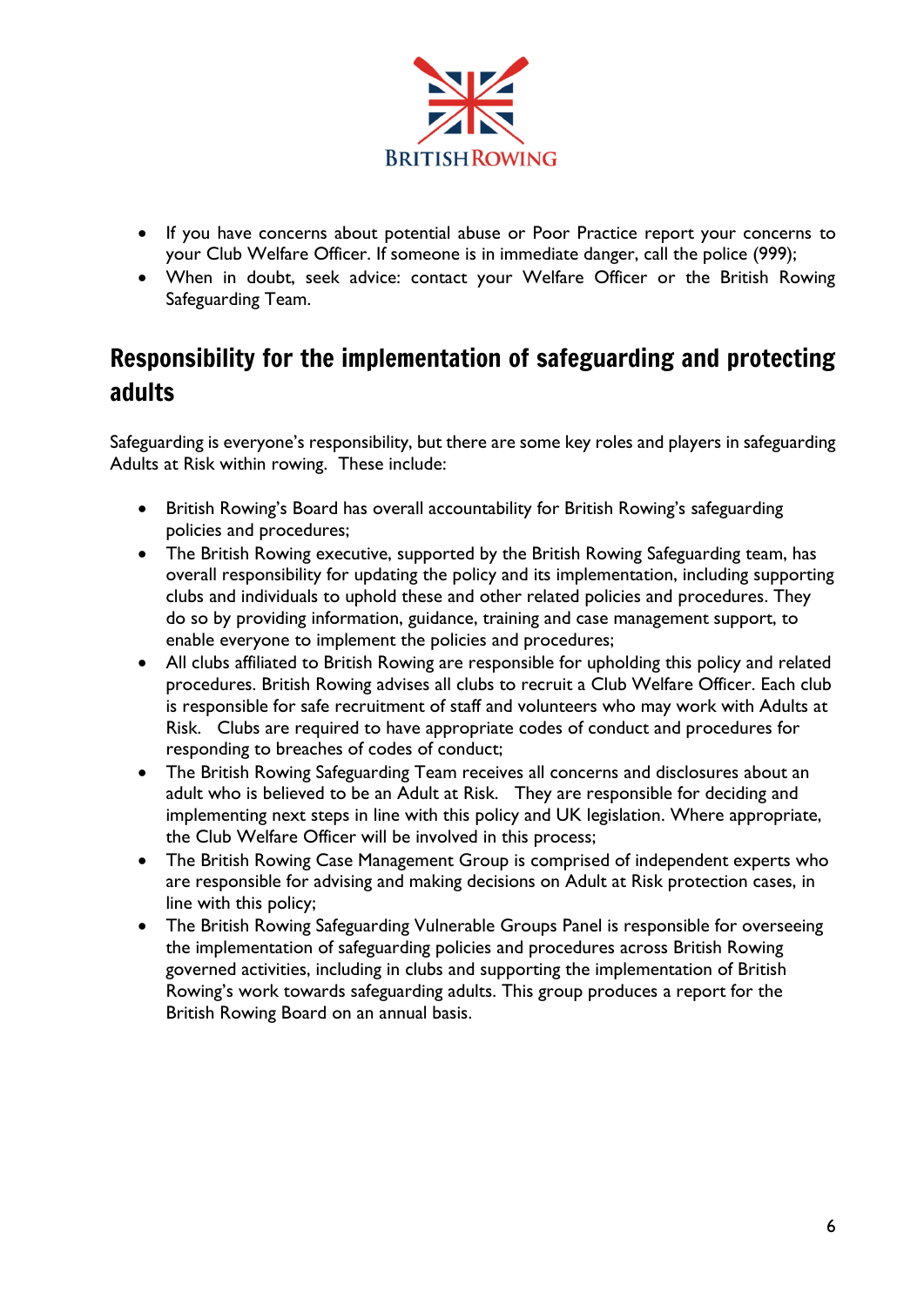

# Reporting a Concern

Everyone involved in rowing is responsible for recognising concerns and/or disclosures about adults and following the Concern Reporting Procedure (See Appendix B). A summary is shown below:



It is important that concerns about an Adult at Risk are shared with the British Rowing Safeguarding team where any of the following consent conditions apply:

- the Adult at Risk has given permission for the concern/disclosure to be shared
- the Adult at Risk is reasonably believed not to have the mental capacity to decide on next steps themselves,
- the Adult at Risk or someone else is at risk of harm.
- where a concern has been reported to an external body (such as the police in an emergency), this should be reported as soon as practically possible.

All verbal disclosures are to be recorded in writing using a "Report a Concern" form. The Report a Concern form can only be shared with the British Rowing Safeguarding Team where the consent conditions above refer.

Where the adult has a carer he/she should only be informed of concerns or disclosures if the Adult at Risk gives permission to do so.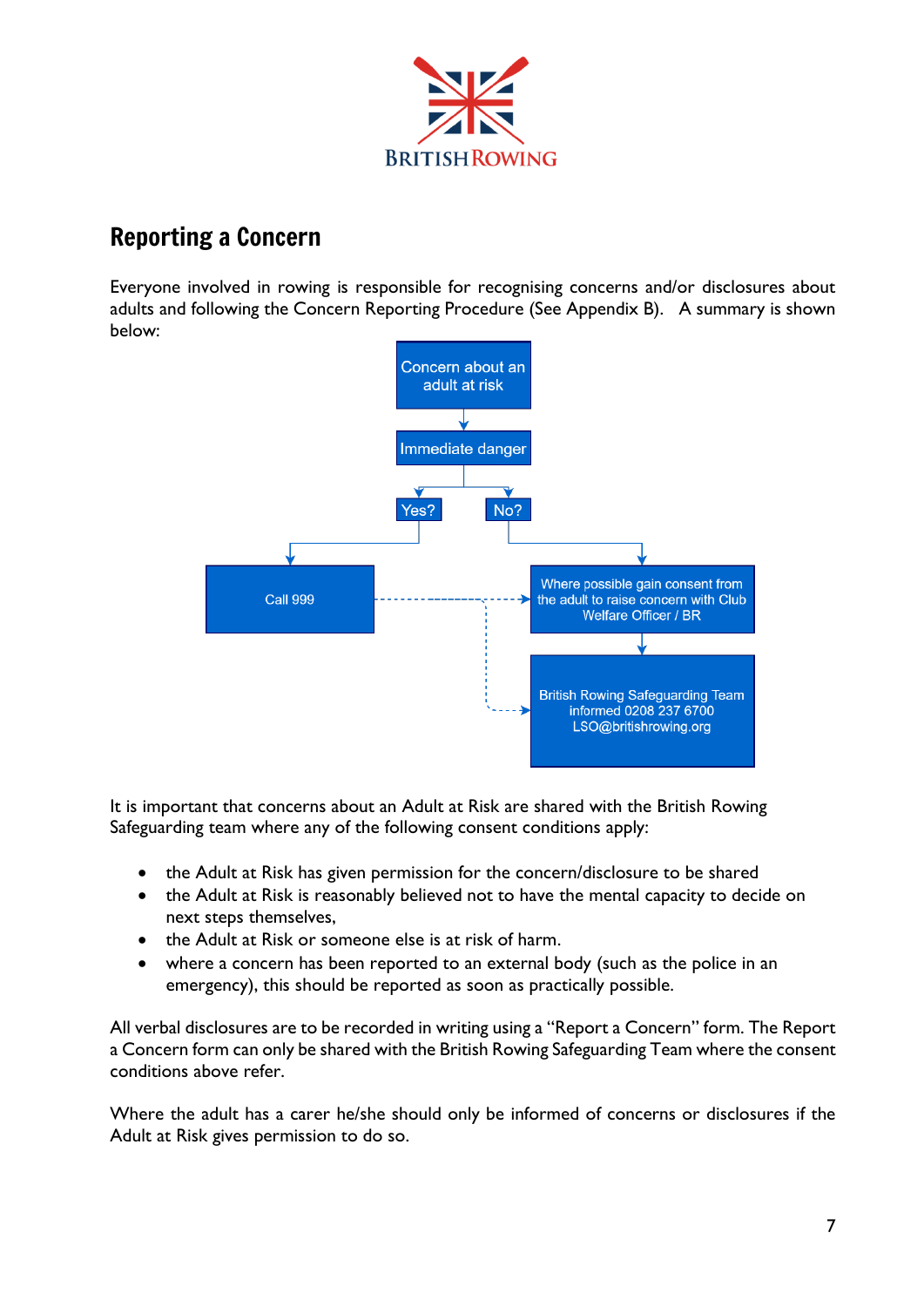

# Actions following the raising of a concern

Where allegations are raised against an individual, they may be temporarily suspended from rowing activities without prejudice for the duration of the investigation. This is done to prioritise the safety and well-being of others

The British Rowing Safeguarding Team will take responsibility for assessing all safeguarding concerns/disclosures that are reported to them and will work with the club Welfare Officers where appropriate. The well-being of children and Adults at Risk will be prioritised at all times. A referral to, or involvement of any of the following may be required:

- The police;
- Local Authority Safeguarding Adults Board;
- Other relevant Adult Social Care services;
- Designated Officer (England; Wales);
- The appropriate criminal record checking body;
- Prevent Officer for concerns about Adults at Risk of being drawn into extremism or terrorist activity;
- The British Rowing Case Management Group; and/or
- The British Rowing Safeguarding Vulnerable Groups Panel;
- Sport Resolutions for independent investigations on adult protection cases; or
- Referred back to the club to be dealt with under the club's procedures.

The Welfare Officer and British Rowing Safeguarding Team are responsible for updating records and storing them securely. Adult at Risk protection case files will be kept for at least fifty years. Where feasible and where permission is given by the adult, individuals involved in the concern/disclosure will be kept up to date with proceedings. It may not be possible to give a clear indication of how long proceedings may take as this is dependent on additional information that can emerge; and the actions that external authorities take. Access to counselling and other reasonable support may be offered to those involved in concerns/disclosures related to British Rowing. If you would like to discuss this, contact the British Rowing Safeguarding Team.

Data protection legislation does not prohibit the reporting of concerns and/or disclosures about the protection of adults where consent conditions apply.

## Non-recent allegations

British Rowing encourages individuals and clubs to discuss any concerns about non-recent abuse with the British Rowing Safeguarding Team. We take non-recent allegations extremely seriously and adhere to the procedures outlined in this policy and these will be handled in the same way as recent allegations.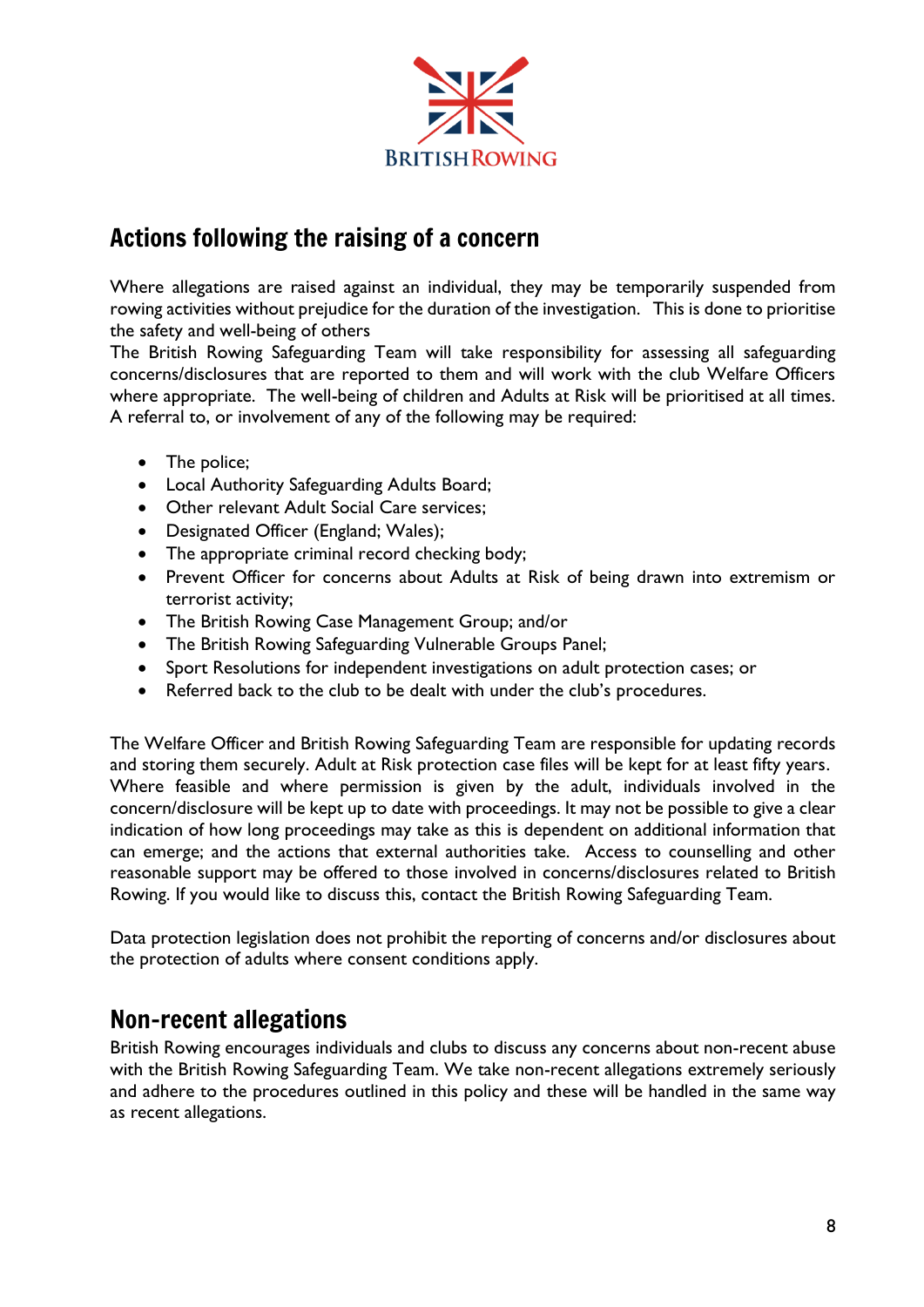

# Whistleblowing

British Rowing takes all safeguarding concerns and disclosures extremely seriously, prioritising the well-being of children and Adults at Risk. Our whistleblowing policy highlights our stance on protecting and supporting anyone who whistle-blows. Where an individual or organisation believes that good practice has not been adhered to, they should:

- Contact the British Rowing Safeguarding Team
- If the Team does not resolve your concern, or your concern is about the Team, the British Rowing Complaints Policy will be applied.

# Breaches of this policy and/or safeguarding procedures

Any breaches of this policy will be taken extremely seriously and may result in dismissal, suspension of membership, prohibition from attending or participating in British Rowing governed activities and/or legal action. Breaches will be managed by the British Rowing Safeguarding Team. They may use Sport Resolutions as an independent body to investigate or manage concerns. For more information see the Safeguarding Complaints and Disciplinary policy.

## Related policies, procedures and guidance:

- Child safeguarding and protection policy
- Whistleblowing policy
- Grievance and Disciplinary policy
- Code of Ethics & Behaviours
- Code of Conduct
- Anti-Bullying Policy
- Welfare Guidance documents:
	- o section 1. Codes of Conduct, disciplinary procedures and raising concerns
	- o section 2: DBS guidance
	- o section 3: club training and competition guidance
	- o section 4: training camps and residential visits
	- o section 5: use of social media and information sharing

The Welfare Guidance documents (WGs) are available to download from the British Rowing website www.britishrowing.org/about-us/safeguarding

# Reviewing our Safeguarding and Protecting Adults policy

This policy is reviewed every two years or sooner where there is a reason for doing so (such as a change in legislation; British Rowing's structure and/or programmes).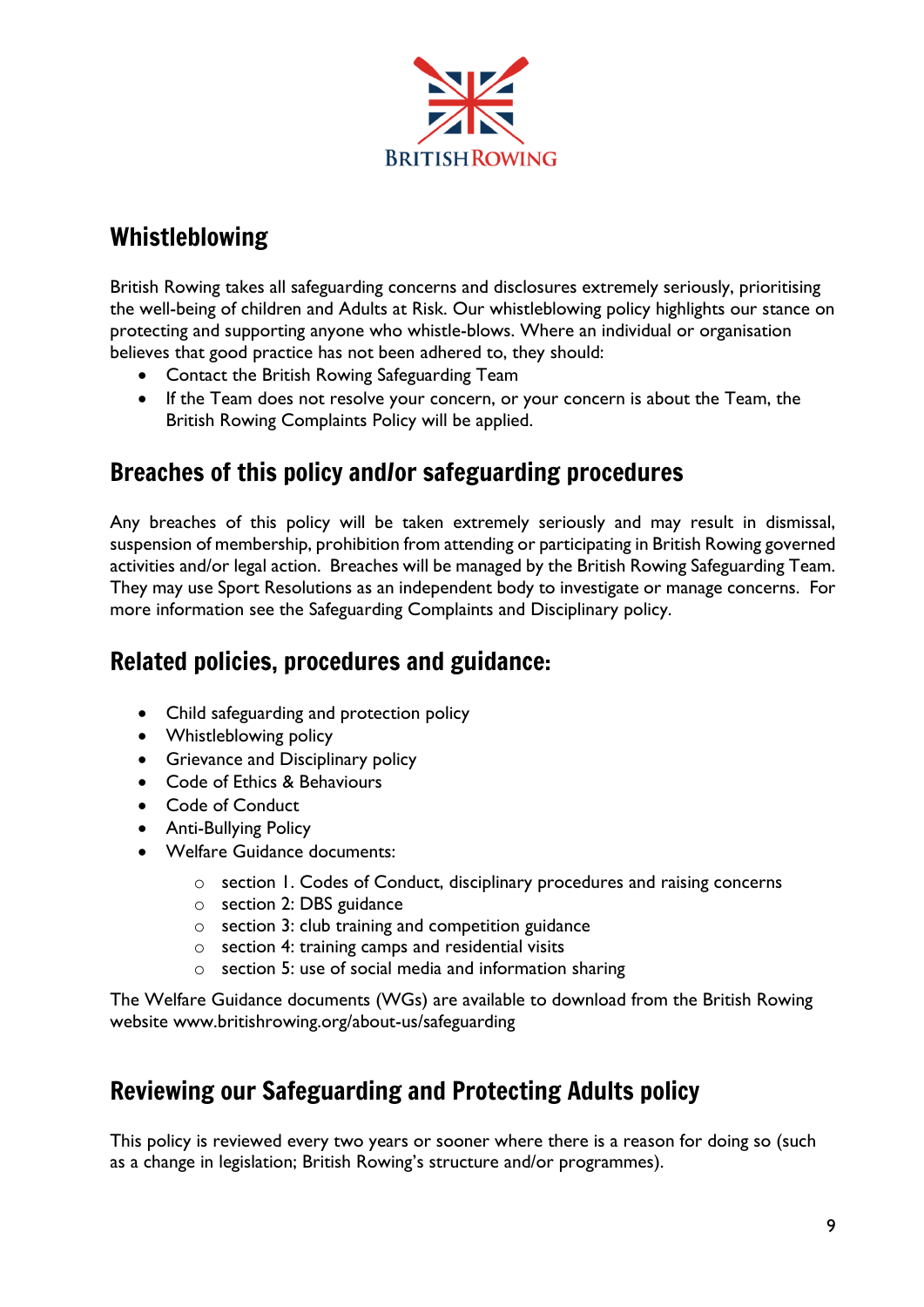

# Appendix A

# Glossary of safeguarding and protection terms

**Adult at Risk:** an adult who: has care and support needs; is experiencing, or is at risk of abuse or neglect; and because of their care and support needs cannot protect themselves against actual or potential abuse or neglect.

**The Care Act (2014**) defines ten examples of abuse that Adults at Risk may experience:

- Physical abuse including assault hitting, slapping, pushing, misuse of medication, restraint or inappropriate physical sanctions.
- Sexual abuse including rape and sexual assault or sexual acts to which the adult has not consented or was pressured into consenting.
- Psychological abuse including emotional abuse, threats of harm or abandonment, deprivation of contact, humiliation, blaming, controlling, intimidation, coercion, harassment, verbal abuse, isolation or unreasonable and unjustified withdrawal of services or supportive networks.
- Modern Slavery includes slavery, human trafficking, and forced labour and domestic servitude.
- Financial or material abuse including theft, fraud, exploitation, coercion in relation to an adult's financial affairs or arrangements, including in connection with wills, property, inheritance or financial transactions, or the misuse or misappropriation of property, possessions or benefits.
- Neglect and acts of omission including ignoring medical or physical care needs, failure to provide access to appropriate health, care and support or educational services, the withholding of the necessities of life, such as medication, adequate nutrition and heating.
- Self-neglect this covers a wide range of behaviour neglecting to care for one's personal hygiene, health or surrounding and includes behaviour such as hoarding. It is important to consider capacity when self-neglect is suspected. Also consider how it may impact on other family members and whether this gives rise to a safeguarding concern.
- Domestic abuse including psychological, physical, sexual, financial, emotional abuse, socalled 'honour'-based violence.
- Discriminatory abuse including discrimination on grounds of race, gender and gender identity, disability, sexual orientation, religion, and other forms of harassment, slurs or similar treatment.
- Organisational abuse including neglect and poor care practice within an institution or specific care setting like a hospital or care home, e.g. this may range from isolated incidents to continuing ill-treatment.

Additional definitions not included in the Care Act (2014)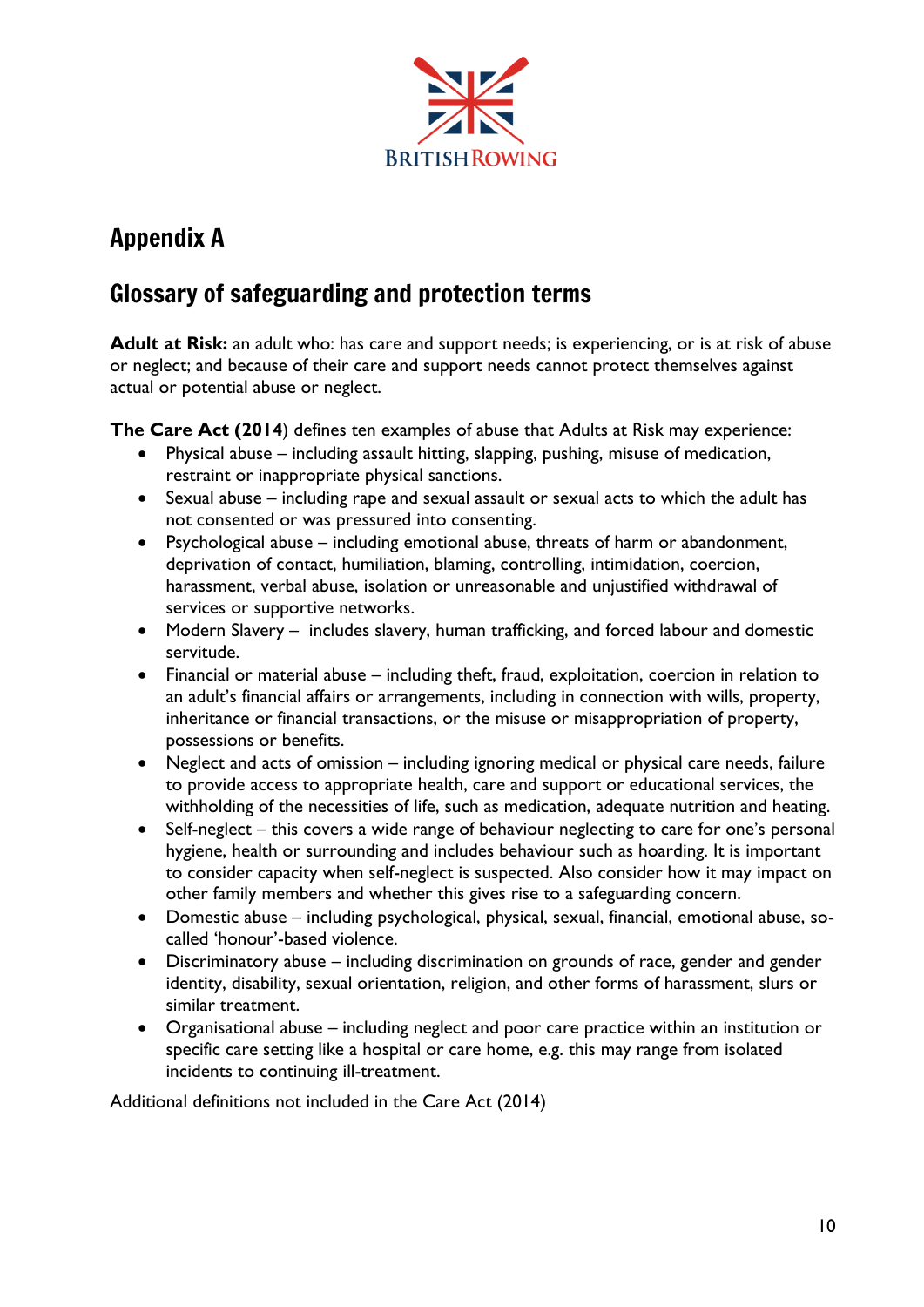

- Cyber Bullying Bullying through the use of technology, for example by the sending of messages by email, text message or online forums with the intention of harming, damaging humiliating or isolating another person.
- Forced Marriage a marriage in which one or both parties are married without their consent or against their will. A forced marriage differs from an arranged marriage, in which both parties consent to the assistance of a third party in identifying a spouse.
- Mate Crime defined by the Safety Net Project is 'when vulnerable people are befriended by members of the community who go on to exploit and take advantage of them. It may not be illegal act but still has a negative effect on the individual'
- Radicalisation the aim of radicalisation is to attract people to their reasoning, inspire new recruits and embed their extreme views and persuade vulnerable individuals to the legitimacy of their cause.

**Club Welfare Officer (CWO):** the designated individual within a British Rowing affiliated club whose responsibilities are outlined in the Welfare Guidance section.

**Criminal Records Check**: A disclosure of the relevant criminal records and other relevant information held by the police about an individual who will be working with children and/or Adults at Risk. This check is administered through the relevant Registered Body and the DBS. For information about British Rowing's criteria for those requiring Criminal Records Checks email [governance@britishrowing.org](mailto:governance@britishrowing.org)

**Disclosure & Barring Service: (DBS**): Formed by the merger of the Criminal Records Bureau (CRB) and Independent Safeguarding Authority (ISA) under the *Protection of Freedoms Act 2012*.

**Lead Safeguarding Officer (LSO**): Previously known as the Child Protection Officer (CPO). The designated person appointed by British Rowing to deal with safeguarding matters.

**Monitoring and Evaluation:** a process that helps improve performance and achieve results. Its goal is to improve current and future management of outputs, outcomes and impact.

**Poor practice:** non-adherence to the British Rowing safeguarding policies, procedures and/or guidance where the intent or outcome is not abuse. Note that poor practice is potentially damaging to the adult and organisation and can sometimes lead to the creation of environments conducive to abuse as well as leading to concerns about an individual's motivation.

**Position of Trust:** an individual, such as a coach, carer, or club officer who supports an Adult at Risk. Individuals can misuse that position to groom or abuse an Adult at Risk.

**Prevent Officer:** an individual who has duties defined under the Counter-Terrorism and Security Act (2015) on specified authorities, in the exercise of their functions, to have due regard to the need to prevent people from being drawn into terrorism.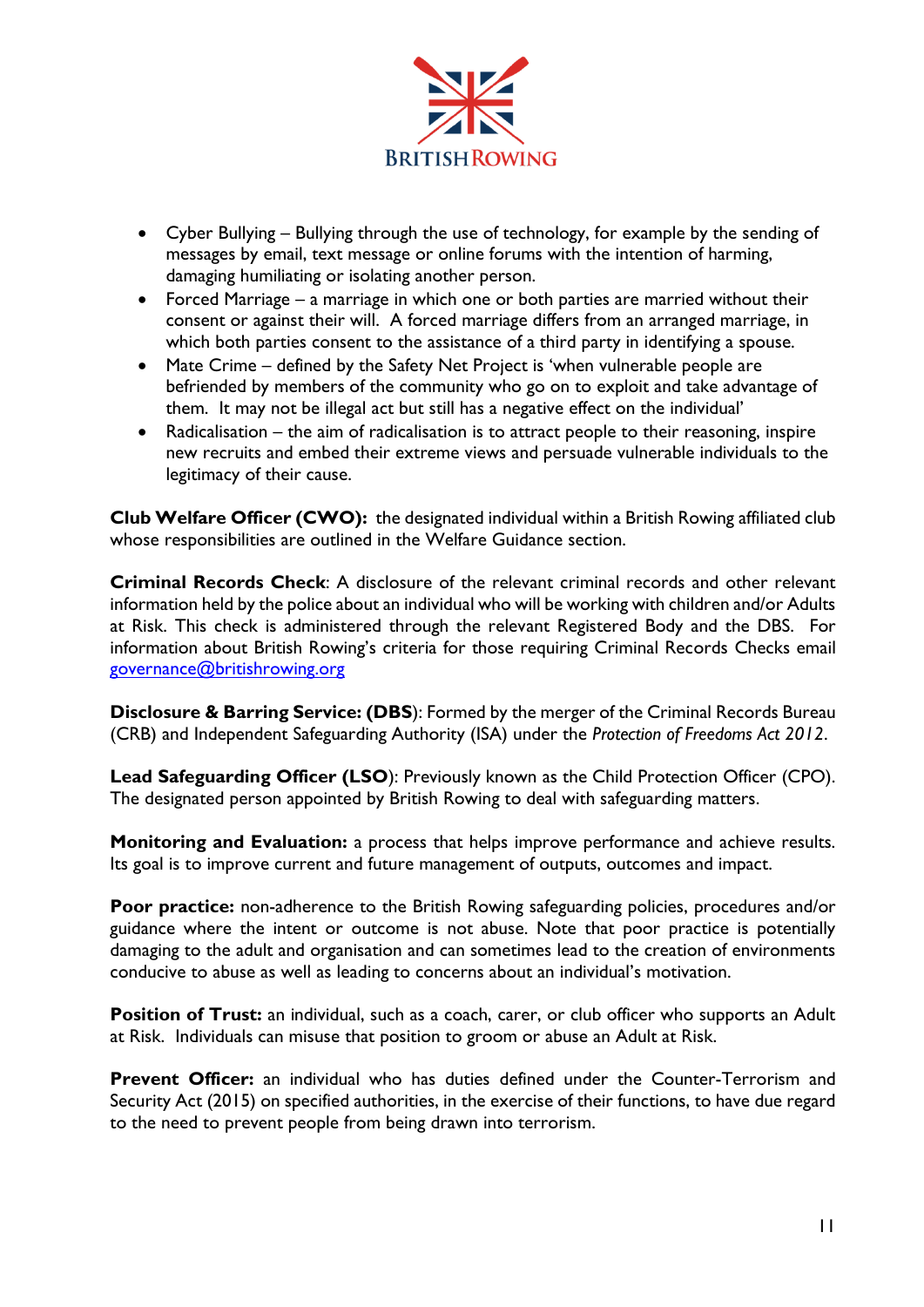

**Risk assessment:** a procedure to help identify possible sources of danger and take appropriate action to minimise risks taking into account the age, number and competence of participants. See British Rowing's RowSafe guide for examples.

**Safeguarding adults:** protecting a person's right to live in safety, free from abuse and neglect. Promoting well-being; creating open, non-judgmental environments where an adult at risk who wishes to disclose they are an adult at risk and/or require additional support to safely and fully engage in British Rowing, is able to do so. Recognising everyone's right not to disclose they may be an Adult at Risk and treating everyone with respect and dignity. Proactively promoting safe, inclusive, supportive environments which enable everyone to participate in British Rowing. Recognising that some adults may be more vulnerable to abuse or neglect, such as those with disabilities; and taking proactive steps, including making reasonable adjustments, that enable everyone to enjoy rowing.

## Key safeguarding and adults at risk protection bodies in the UK:

#### **British Rowing Safeguarding Vulnerable Groups Panel British Rowing Case Management Group**

**Ann Craft Trust (ACT):** ACT is a leading body in safeguarding adults and they support organisations to minimise the risk of harm to adults within sport and physical activity.

**Local Authority Adult Social Care Services:** the Local Authority statutory agency with responsibility for safeguarding and protecting adults at risk, formerly known as Adult Social Services.

**(Local Authority) Designated Officer (LADO – now referred to as DO):** employed by the local council; responsible for managing all child and adult protection allegations made against staff and volunteers.

**Police:** Law enforcement in the UK. Most law enforcement is carried out by police officers serving in regional police services. The police can be contacted on 999 in an emergency, or 101 for non-emergency cases.

**Sport Resolutions:** an independent dispute resolution service for sport in the UK, offering arbitration, mediation, expert opinion and tribunal appointment and administration services.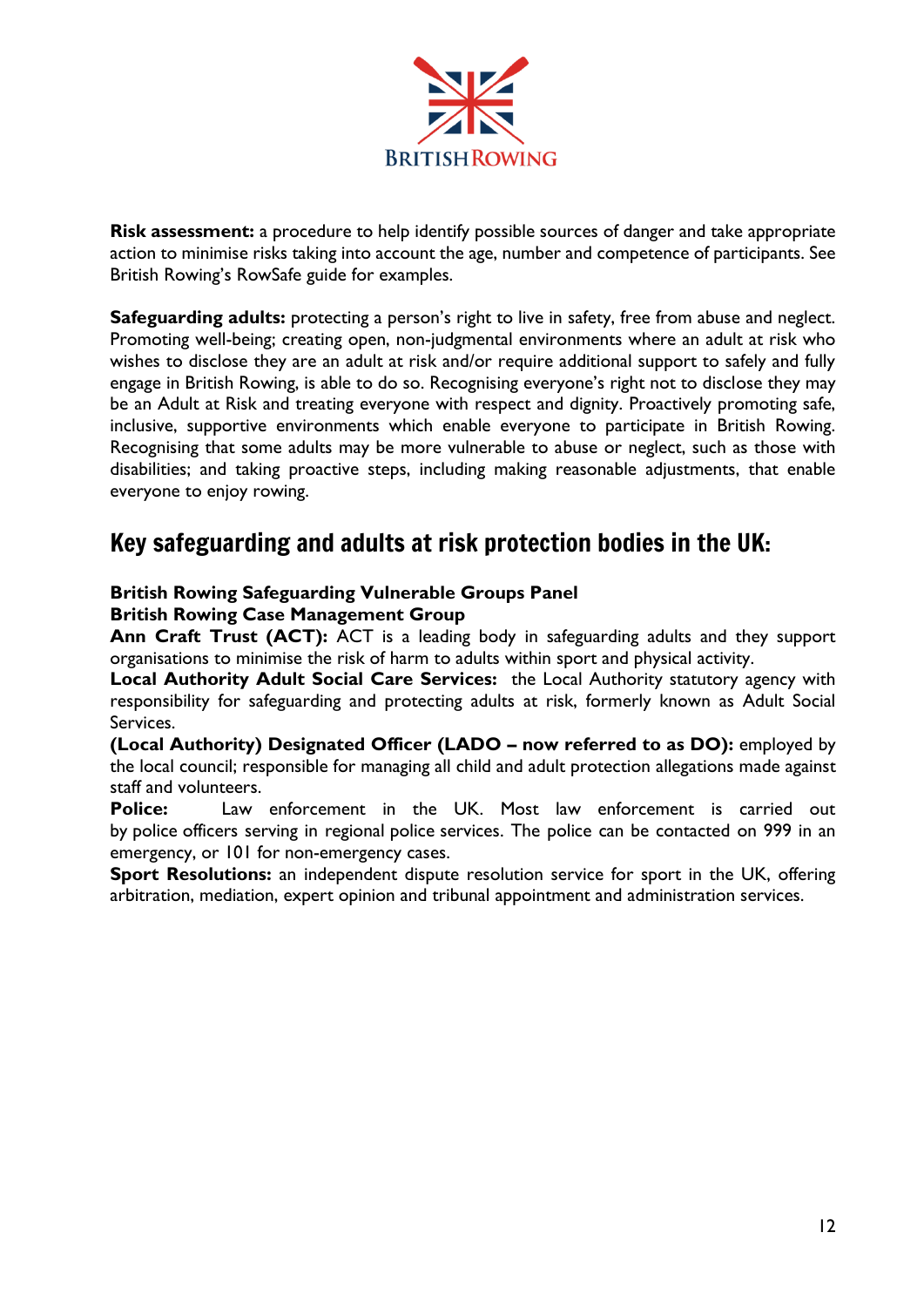

## Appendix B

### Reporting a Concern Procedure

#### Responding a disclosure of abuse by or about an adult

You may have concerns about abuse/poor practice because:

- you see it happening
- someone reports it to you
- someone approaches you directly
- you are concerned an adult may be being harmed, or at risk of being harmed.

If an adult says or indicates that they are being abused, or you have concerns about their welfare you should:

- react calmly and listen to what they have to say
- do not take notes when the adult is speaking so that you can show you're really listening to them
- don't ask questions unless you need to clarify information; if you need to do so, only ask open questions (who, when, where, what, how)
- tell them they are not to blame and that it was right to speak up. Reassure them.
- take what they say seriously
- recognise that there may be inherent difficulties in interpreting what is said by someone who has a speech disability and/or differences in language
- let them know that it is your duty to share the concern/disclosure with the club Welfare Officer and/or British Rowing Safeguarding Team
- if a third party is at risk of harm, explain that you must report the disclosure, even if they don't want you to
- record all information using the Reporting a Concern about an Adult form and submit to your Club Welfare Officer
- talk to your Club Welfare Officer if you are personally affected by the concern/disclosure.

A series of British Rowing support documents to help those in receipt of concerns, those against whom allegations have been made and those reporting allegations and concerns are available on the British Rowing website [www.britishrowing.org/about-us/safeguarding](http://www.britishrowing.org/about-us/safeguarding)